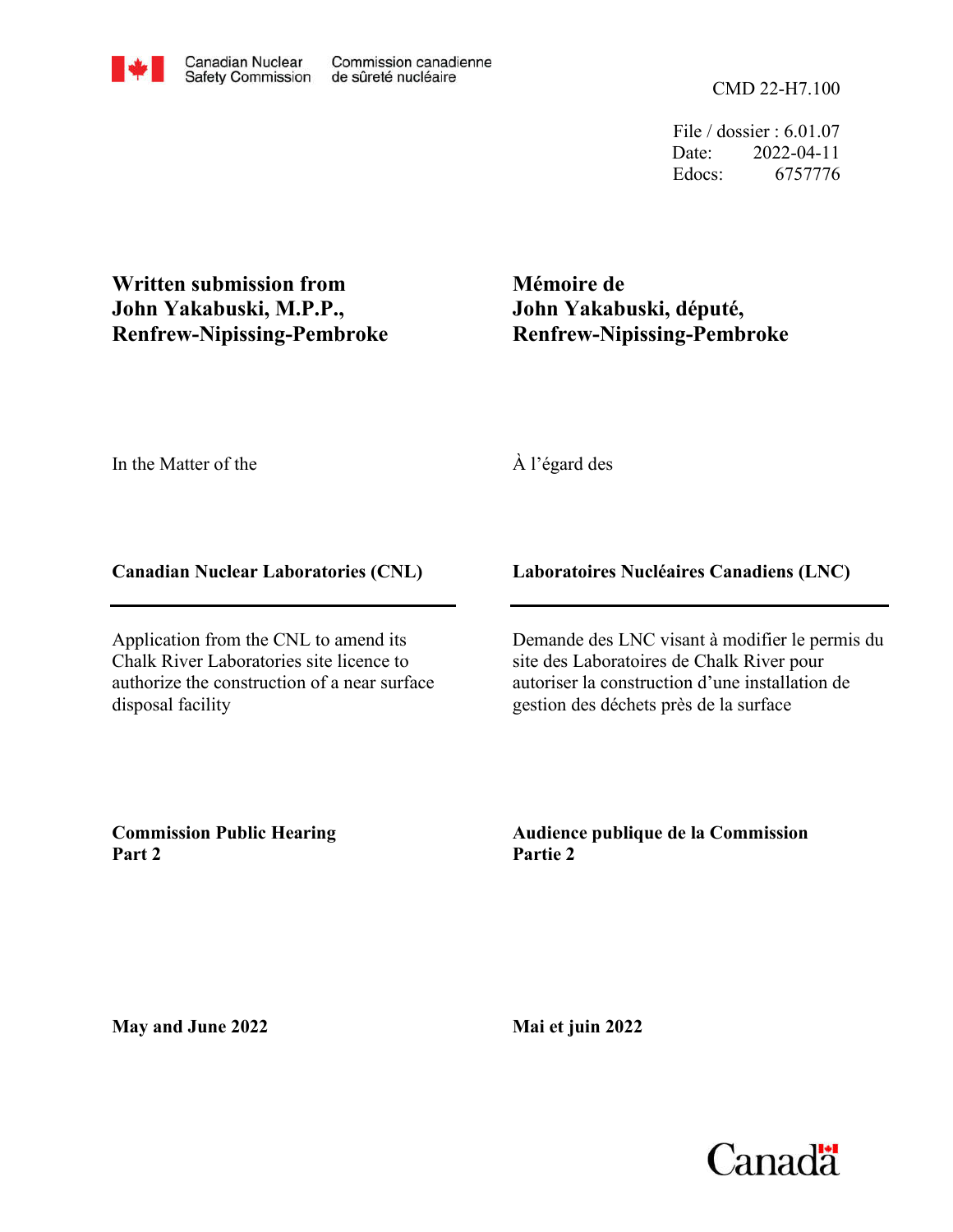Senior Tribunal Officer, Secretariat Canadian Nuclear Safety Commission 280 Slater Street P.O. Box 1046, Station B Ottawa, Ontario K1P 5S9

April 11, 2022

## Subject: Letter of Support Re: Canadian Nuclear Laboratories' application to amend its Chalk River Laboratories site licence to authorize the construction of a near surface disposal facility IAA Reference Number: 80122

Dear Secretariat:

It is my pleasure to be able to provide this written submission to express my support for Canadian Nuclear Laboratories application towards the construction of the near surface disposal facility.

I've had the pleasure of representing the constituents of Renfrew-Nipissing-Pembroke for the better part of 20 years. Over this time I've met with countless constituents that have some connection to CNL and the Chalk River Laboratories that go far beyond their current employees. Multiple generations have grown up working at the labs, and we hope that many more will continue to do so.

The legacy of the AECL, CNL and the Chalk River Laboratories are well known. From the birth place of the CANDU reactor technology that now provides 60% of Ontario's emission free electricity, to the global export of life saving medical isotopes. The current revitalization of the labs will ensure that CNL can address the current and future challenges facing the country and the world. An important part of the revitalization, will be addressing the legacy low level wastes accumulated over the past 70 years.

The proposed NSDF project is designed to protect and improve environmental conditions at the site. To address the legacy wastes now, while it prepares for the future is simply the right thing to do.

I make no claims to being a nuclear scientist, but I have met with many of the brilliant women and men who work at CNL, and they are committed to excellence in everything they do. The people undertaking these environmental remediation activities live and work in the communities surrounding the Chalk River Laboratories, and have expressed their support, and in fact, the need for this project to move forward.

Over the course of the past six years during the environmental assessment process, they have met with members of the community, indigenous communities, businesses, and myself and other local elected official to broaden awareness of their activities. They have undertaken these endeavours in good faith to ensure transparency, public engagement, and disseminate information in support of the CNSC's mandate to protect the health and safety of Canadians, as well as our environment.

As part of this process representatives from Ontario's Ministry of Environment and Conservation Protection were members of the federal/provincial review team. They had the opportunity to have input